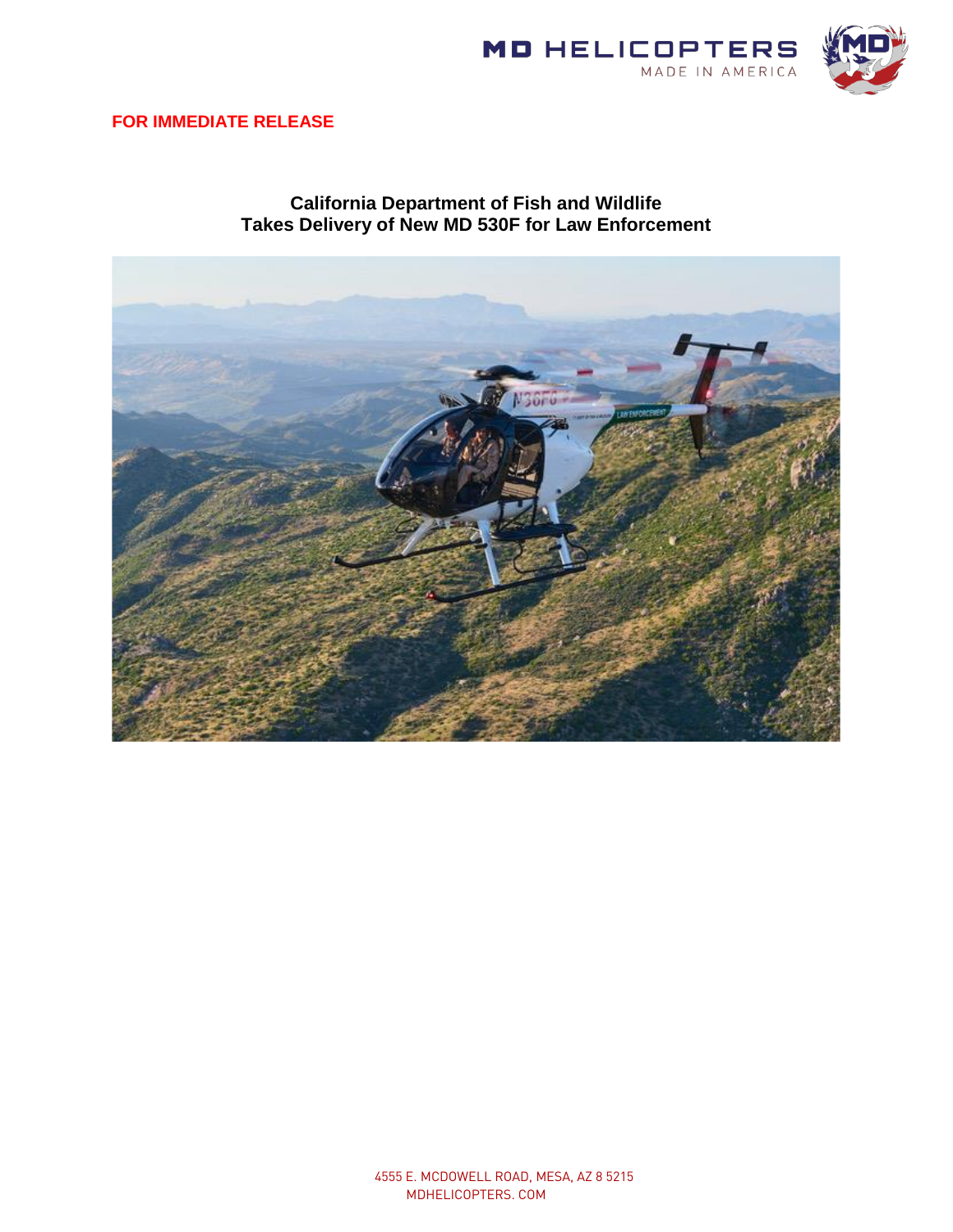

Caption: From left to right Gavin Wolelfel and Will Grove both pilots for California Department of Fish and Wildlife.

**Mesa, Ariz., Nov. 9, 2021** – [MD Helicopters, Inc.](http://www.mdhelicopters.com/) (MDHI) announces the delivery of a new MD 530F to the California Department of Fish and Wildlife. The agency's first aircraft, the helicopter's primary mission is to seek out and eliminate cannabis cultivation on public land and assist in the cleaning up the destruction caused by the illegal activity. The aircraft will also support the department's additional fish and wildlife missions including search and rescue, surveys, and general law enforcement.

"Illegal marijuana grow operations far outnumber licensed operations, and with them comes water theft and the poisoning of our fragile forest ecosystems with pesticides and other illegal chemicals," explains Gavin Woelfel, senior warden pilot for California Department of Fish and Wildlife. "We chose the MD 530F for its powerful performance from sea level to altitude, allowing us to safely and effectively patrol all of California's diverse topography in search of these illegal and destructive operations and better protect our natural resources."

The MD 530F provides the department with a new tool in the fight against these illegal operations that threaten already drought ridden lands and stressed vegetation. As the department's first helicopter, the aircraft allows officers to search wider areas more efficiently and from the air, the hardest direction for illegal growers to hide their operations from.